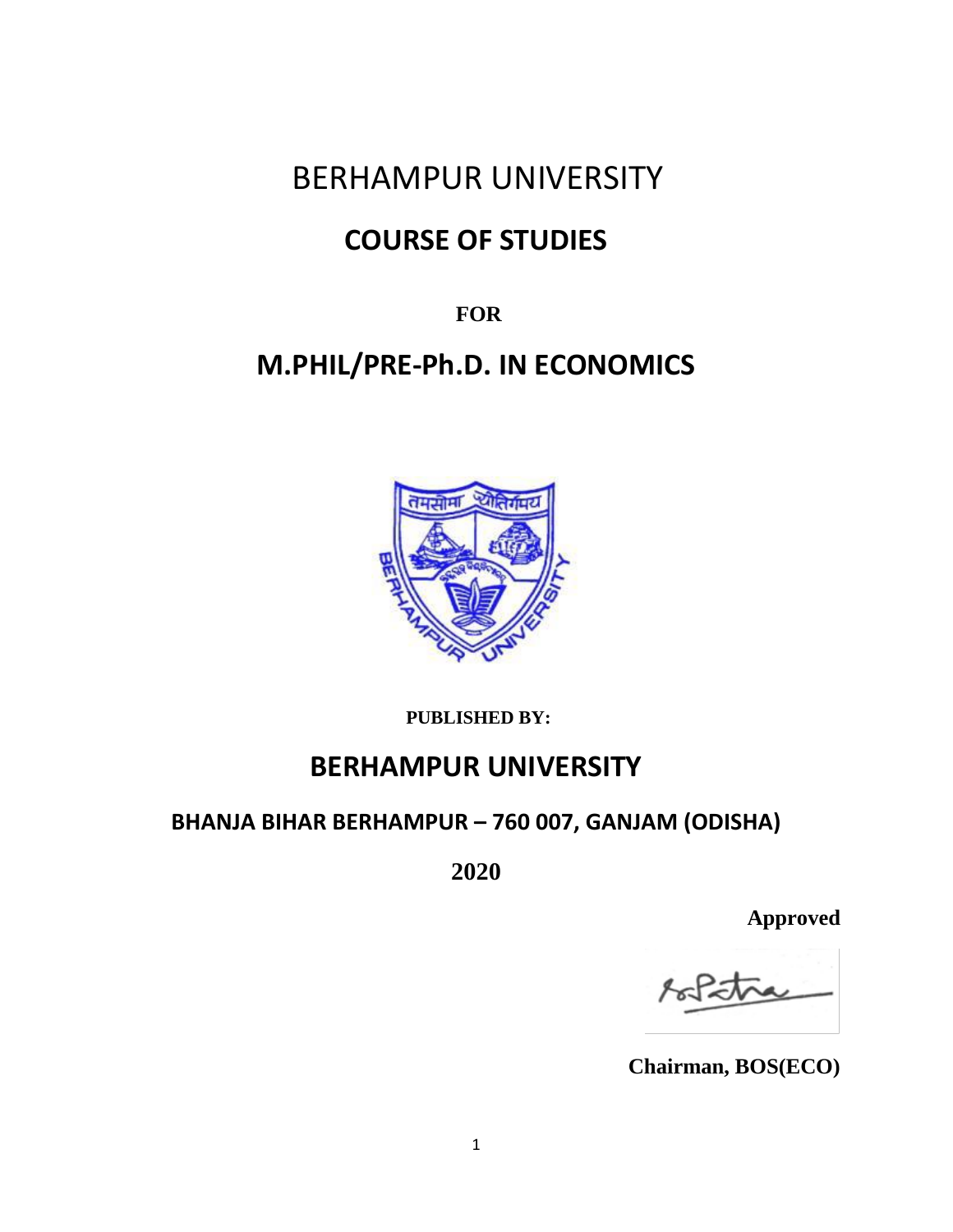### **Courses of Studies for M. Phil./Pre-Ph.D. Course work in Economics for 2020-21**

The first semester for M. Phil. in Economics consists of four courses of four credits each as detailed below

*Note: Each paper carries 100 marks, which includes 20 marks of Mid-Sem. examination and 80 marks of End-Sem. Examination.*

**NB: There is no Mid- Semester Examinations for Pre-Ph.D course work.** 

| <b>CORE COURSES</b>                                                                                               |                                                                  |                |
|-------------------------------------------------------------------------------------------------------------------|------------------------------------------------------------------|----------------|
| <b>Course</b>                                                                                                     | <b>Title</b>                                                     | <b>Credits</b> |
| <b>ECON C-101</b>                                                                                                 | <b>Research Methodology</b>                                      | 04             |
| <b>ECON C-102</b>                                                                                                 | <b>Applied Econometrics</b>                                      | 04             |
| <b>ECON C-103</b>                                                                                                 | <b>Research and Publication Ethics(2)</b><br><b>Credits</b> )    | 04             |
|                                                                                                                   | <b>Seminar Presentation (2 Credits)</b>                          |                |
| <b>Elective Course</b> (One paper to be selected from the following elective<br>courses)<br><b>CORE ELECTIVES</b> |                                                                  |                |
| <b>ECON E-111</b>                                                                                                 | <b>Economic Theory</b>                                           | 04             |
| <b>ECON E-112</b>                                                                                                 | <b>Economics of Environment</b>                                  | 04             |
| <b>ECON E-113</b>                                                                                                 | <b>Economics Of Women And Work</b>                               | 04             |
| <b>ECON E-114</b>                                                                                                 | <b>Advanced Quantitative Methods And</b><br><b>Data Analysis</b> | 04             |
| <b>ECON E-115</b>                                                                                                 | <b>Agricultural Economics</b>                                    | 04             |
| <b>ECON E-116</b>                                                                                                 | <b>Advanced Mathematical Economics</b>                           | 04             |
| <b>ECON E-117</b>                                                                                                 | <b>Advanced Development Economics</b>                            | 04             |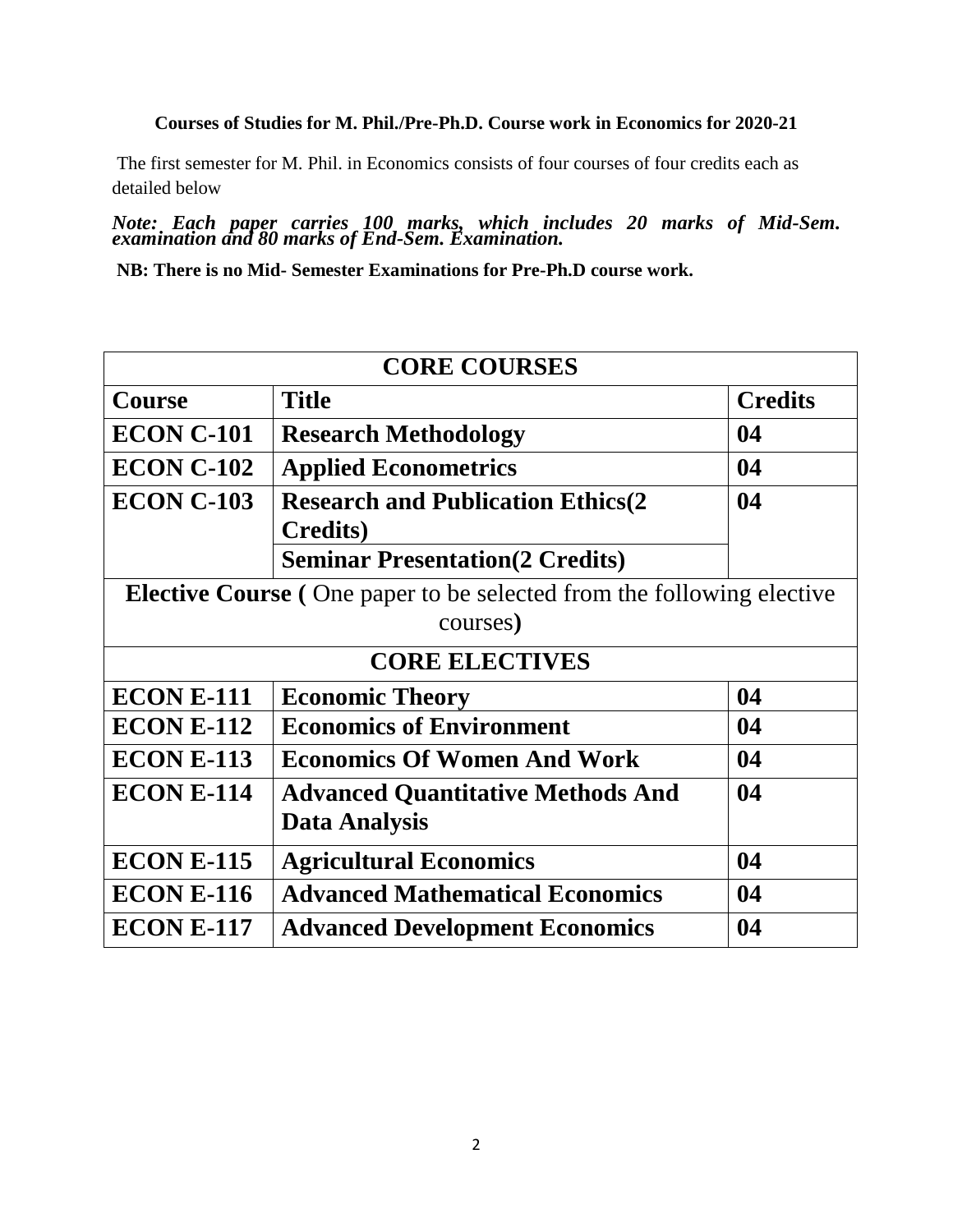## **M.Phil./Pre-Ph.D. (Economics)**

| <b>ECON C 101: Research Methodology</b>                                                 |                                                                                                                                                     |              |  |
|-----------------------------------------------------------------------------------------|-----------------------------------------------------------------------------------------------------------------------------------------------------|--------------|--|
|                                                                                         | <b>Objective:</b> To familiarize participants with basic of research and the research process. b) To                                                |              |  |
|                                                                                         | enable the participants in conducting research work and formulating research synopsis and                                                           |              |  |
|                                                                                         | understanding<br>report.<br>To<br>develop<br>various<br>kinds<br>of research, objectives of<br>on                                                   |              |  |
|                                                                                         | doing research, research process, research designs and sampling.                                                                                    |              |  |
| Unit                                                                                    | <b>Contents</b>                                                                                                                                     | <b>Hours</b> |  |
| Unit-I                                                                                  | <b>Research Design:</b>                                                                                                                             | 12           |  |
|                                                                                         | Meaning of Research Design, need for research design, features of good<br>research design, concepts relating to research design, different research |              |  |
|                                                                                         | designs, Basic principles of Experimental design and Developing a                                                                                   |              |  |
|                                                                                         | Research plan.                                                                                                                                      |              |  |
| Unit-II                                                                                 | <b>Basic principles of Social science research</b>                                                                                                  | 12           |  |
|                                                                                         | a) Formulating problems, developing hypothesis testing hypothesis                                                                                   |              |  |
|                                                                                         | b) Design for the data collection, collation and interpretation, types of                                                                           |              |  |
|                                                                                         | sampling.                                                                                                                                           |              |  |
|                                                                                         | c) Report or thesis writing                                                                                                                         |              |  |
| Unit-III                                                                                | <b>Types of Research</b>                                                                                                                            | 12           |  |
|                                                                                         | a) Survey research                                                                                                                                  |              |  |
|                                                                                         | b) Field Studies                                                                                                                                    |              |  |
|                                                                                         | c) Field experiments                                                                                                                                |              |  |
|                                                                                         | d) Case study approach                                                                                                                              |              |  |
|                                                                                         | e) Evaluation Research                                                                                                                              |              |  |
| Unit-IV                                                                                 | <b>Multivariate Analysis in Economics:</b><br>Characteristics,<br>classification<br>application<br>Multivariate<br>and                              | 12           |  |
|                                                                                         | of<br>Techniques, Analysis of Variance (ANOVA), Principal component                                                                                 |              |  |
|                                                                                         | analysis, Factor Analysis, Discriminate Analysis and Cluster Analysis                                                                               |              |  |
|                                                                                         | using SPSS.                                                                                                                                         |              |  |
| Total                                                                                   |                                                                                                                                                     | 48           |  |
| <b>References:</b>                                                                      |                                                                                                                                                     |              |  |
|                                                                                         | 1. John Galtung – Theory and Methods of Social Research, Columbia University Press.                                                                 |              |  |
|                                                                                         | 2. Panels P. Forcesses-Social Research Methods, Prentice Hall.                                                                                      |              |  |
|                                                                                         |                                                                                                                                                     |              |  |
|                                                                                         | 3. Clair-Selltiz, Meris Jahoda and M. Dautach and S.W. Cook- Research Methods in Social                                                             |              |  |
|                                                                                         | Relations: Methun and Co. Ltd.                                                                                                                      |              |  |
|                                                                                         | 4. M.H. Gopal- An introduction to Research Procedure in Social Science, Asia Publishing                                                             |              |  |
| House.                                                                                  |                                                                                                                                                     |              |  |
|                                                                                         | 5. V. Sanmuga Sundaram– Methodology of Research in Social Science, Monorama Press,                                                                  |              |  |
| Madras.                                                                                 |                                                                                                                                                     |              |  |
|                                                                                         | 6.Goode and Hatt- Methods in Social Research, Mc Graw Hill Book Company, London,                                                                    |              |  |
|                                                                                         | 7. Marks S. Aldenderfer and Roger K. Meuller-Cluster Analysis.                                                                                      |              |  |
|                                                                                         | 8. Joe on Kim and Charles W. Meuller-Introduction to Factor Analysis.                                                                               |              |  |
| 9. Joe on Kim and Charles W. Meuller–Factor Analysis, Statistical Methods and Practical |                                                                                                                                                     |              |  |
|                                                                                         | Issues, Sage Publications.                                                                                                                          |              |  |
|                                                                                         |                                                                                                                                                     |              |  |
|                                                                                         |                                                                                                                                                     |              |  |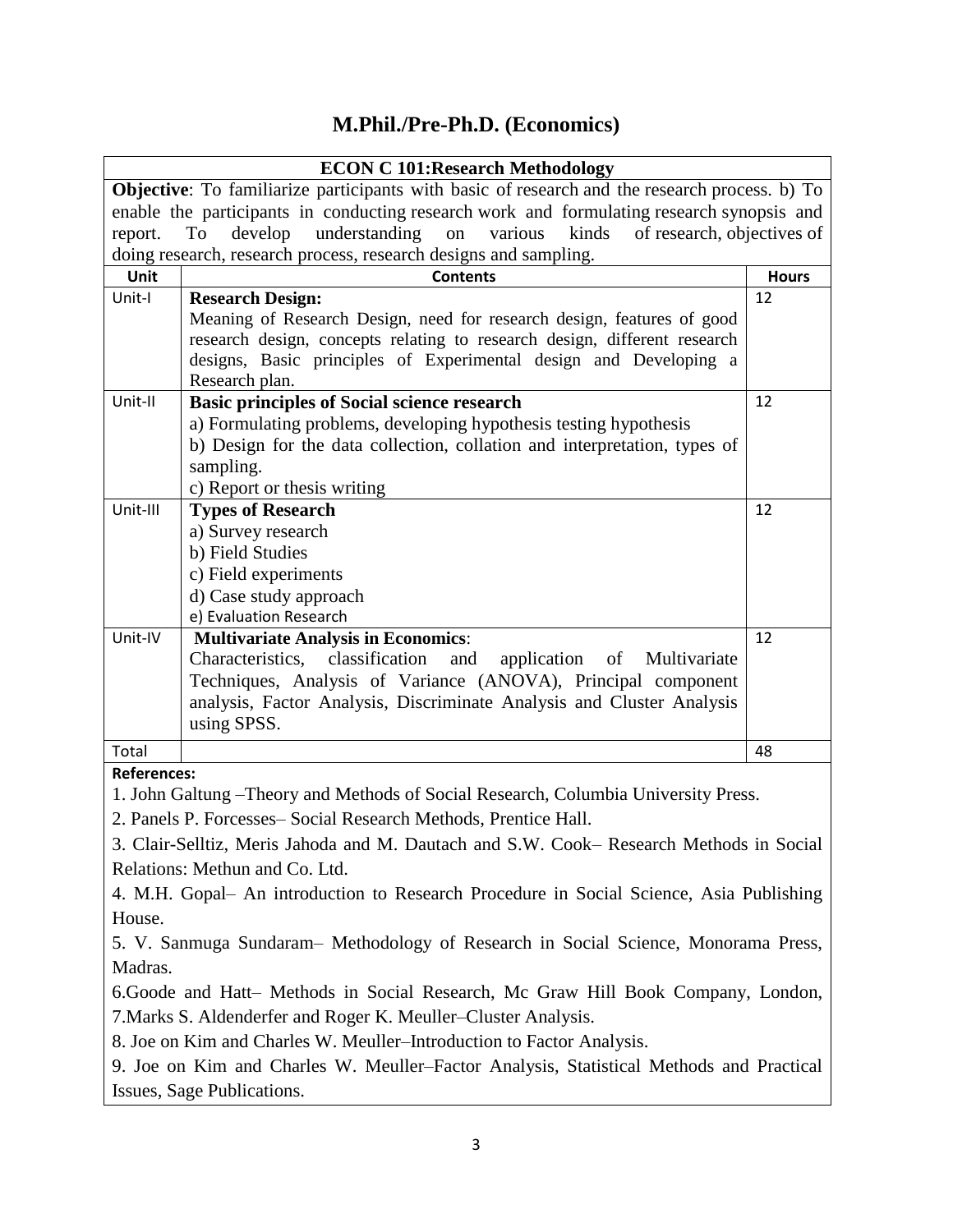|                                                                                                        | <b>ECON C102. Applied Econometrics</b>                                                          |              |  |
|--------------------------------------------------------------------------------------------------------|-------------------------------------------------------------------------------------------------|--------------|--|
| <b>Objective:</b> The objective of this course is to provide a thorough introduction to the theory and |                                                                                                 |              |  |
|                                                                                                        | application of contemporary econometric tools. It caters to the research scholars<br>from       |              |  |
|                                                                                                        | different backgrounds, necessary if one is interested in applying econometric tools to data and |              |  |
|                                                                                                        | problems in a variety of disciplines.                                                           |              |  |
| Unit                                                                                                   | <b>Contents</b>                                                                                 | <b>Hours</b> |  |
| Unit-I                                                                                                 | <b>Lag and Simultaneous Equation Models</b>                                                     | 12           |  |
|                                                                                                        | Autoregressive and Distributed Lag Models-Koyak Models, Partial                                 |              |  |
|                                                                                                        | Adjustment Models, Adaptive Expection, Almon Approach to                                        |              |  |
|                                                                                                        | distributed Lag Model, Simultaneous Equation bias and Inconsistency in                          |              |  |
|                                                                                                        | OLS estimation, Methods of estimating Simultaneous Equations.                                   |              |  |
| Unit-II                                                                                                | <b>Time Series Analysis</b>                                                                     | 12           |  |
|                                                                                                        | Stationarity, Unit root, Cointegration, Spurious Regression, Dicky                              |              |  |
|                                                                                                        | Fuller Test, Engel Granger Test, Random Walk Model with and without                             |              |  |
|                                                                                                        | drift, Fore casting with ARIMA modelling, Problems with VAR                                     |              |  |
|                                                                                                        | modelling.                                                                                      |              |  |
| Unit-III                                                                                               | <b>Panel Data Analysis</b>                                                                      | 12           |  |
|                                                                                                        | Panel Data Techniques-Simple Panel Data Methods, Causal inferences,                             |              |  |
|                                                                                                        | Random Coefficient Model, Fixed Effect Model, Random Effect Model,                              |              |  |
|                                                                                                        | Multivariate Analysis,                                                                          |              |  |
| Unit-IV                                                                                                | <b>Introduction to Econometric Software (STATA)</b>                                             | 12           |  |
|                                                                                                        | Generation of data sets and data transformation; data analysis (Graphs                          |              |  |
|                                                                                                        | and Plots, Summary Statistics, Correlation Matrix etc.), Running an                             |              |  |
|                                                                                                        | OLS regression; Estimation of Other Linear Models, Time Series                                  |              |  |
|                                                                                                        | Stationarity tests, Vector Auto Regression, Granger Causality,                                  |              |  |
|                                                                                                        | Cointegration                                                                                   |              |  |
| Total                                                                                                  |                                                                                                 | 48           |  |
| <b>References:</b>                                                                                     |                                                                                                 |              |  |

1. D. N. Gujarati, D.C. Porter and Sangeetha Gunasekar, Basic Econometrics, 5th edition, McGraw Hill, 2012 Indian edition.

2. D. N. Gujarati and D.C. Porter, Basic Econometrics, 5th edition, McGraw Hill, 2012 International edition.

3. Damodar Gujarati, Econometrics by Example, Palgrave Macmillan, 2011. 4. Jeffrey M. Wooldridge, Econometrics, Indian Edition, Cengage Learning, 2009

4. Jeffrey M. Wooldridge, Econometrics, Indian Edition, Cengage Learning, 2009**.**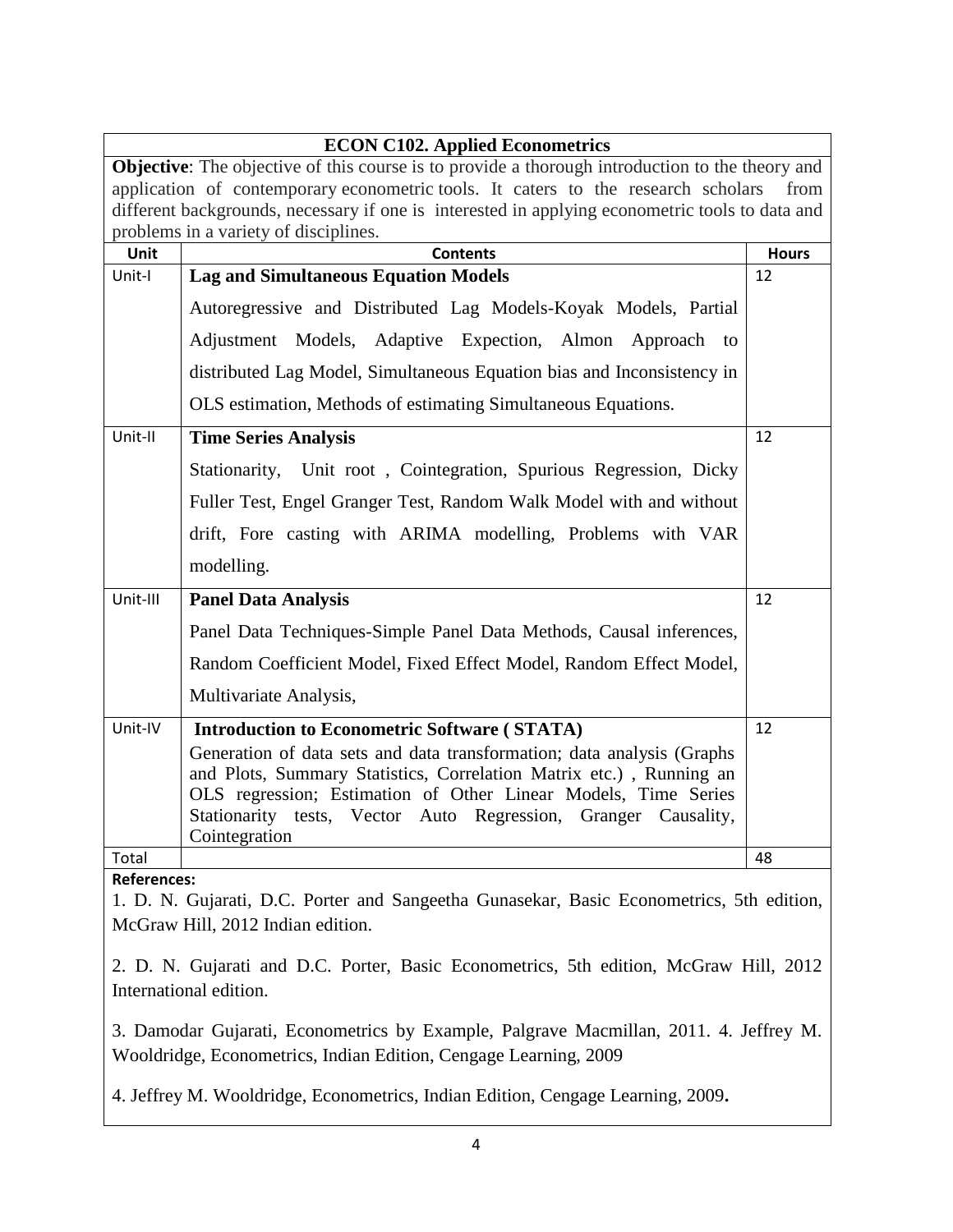### **ECON C 103. Seminar Presentation**

**Objective**: The objective of the course is to create awareness about publication ethics and publication misconducts among the research scholars, basics of philosophy of research and ethics, research integrity, publication ethics. Hands-on-sessions are designed to identify research misconduct and predatory publications, Indexing and citation databases, open access publications, research metrics (citations, h-index, Impact Factor, etc.) and plagiarism tools will be introduced in this course along with review of literature as seminar presentation.

| Unit              | will be introduced in this course along with Tevrew of Interactive as scriminar presentation<br><b>Contents</b>                                                                                                                                                                                                                                                                                                                                                                                                                                                                                                                                                                                                                                                                                                                                                                                                                                            | <b>Hours</b> |
|-------------------|------------------------------------------------------------------------------------------------------------------------------------------------------------------------------------------------------------------------------------------------------------------------------------------------------------------------------------------------------------------------------------------------------------------------------------------------------------------------------------------------------------------------------------------------------------------------------------------------------------------------------------------------------------------------------------------------------------------------------------------------------------------------------------------------------------------------------------------------------------------------------------------------------------------------------------------------------------|--------------|
| Unit-I            | Introduction to philosophy: definition, nature and scope, concept, branches,<br>Ethics: definition, moral philosophy, nature of moral judgements<br>and<br>reactions Ethics with respect to science and research, Intellectual honesty<br>and research integrity, Scientific misconducts: Falsification, Fabrication,<br>and Plagiarism (FFP), Redundant publications: duplicate and overlapping<br>publications, salami slicing, Selective reporting and misrepresentation of<br>data, Publication ethics: definition, introduction and importance, Best<br>practices / standards setting initiatives and guidelines: COPE, WAME, etc,<br>Conflicts of interest, Publication misconduct: definition, concept, problems<br>that lead to unethical behavior and vice versa, types, Violation of publication<br>ethics, authorship and contributorship, Identification of publication<br>misconduct, complaints and appeals Predatory publishers and joumals | 24           |
| Unit-II           | Open access publications and initiatives, SHERP AlRoMEO<br>online<br>publisher copyright & self-archiving policies,<br>to check<br>resource<br>Software tool to identify predatory publications developed by SPPU,<br>Journal finder / journal suggestion tools viz. JANE, Elsevier Journal<br>Finder, Springer Journal Suggester, etc. Subject specific ethical issues,<br>FFP, authorship, Conflicts of interest, Complaints and appeals: examples<br>and fraud from India and abroad, Use of plagiarism software like Turnitin,<br>Urkund and other open source software tools, Indexing database, Citation<br>databases: Web of Science, Scopus, etc. Impact Factor of journal as per<br>Journal Citation Report, SNIP, SJR, IPP, Cite, Score Metrics: h-index, g<br>index, il0 index, altmetrics.                                                                                                                                                     | 24           |
| Unit-III          | Review of Literature Preparation                                                                                                                                                                                                                                                                                                                                                                                                                                                                                                                                                                                                                                                                                                                                                                                                                                                                                                                           |              |
| Unit-IV           | Presentation in a seminar                                                                                                                                                                                                                                                                                                                                                                                                                                                                                                                                                                                                                                                                                                                                                                                                                                                                                                                                  |              |
| Total             |                                                                                                                                                                                                                                                                                                                                                                                                                                                                                                                                                                                                                                                                                                                                                                                                                                                                                                                                                            | 48           |
| <b>References</b> | Bird, A. (2006). Philosophy of Science. Routledge.<br>MacIntyre, Alasdair (1967) A Short History of Ethics. London.<br>P. Chaddah, (2018) Ethics in Competitive Research: Do not get scooped; do not get<br>plagiarized, ISBN:978-9387480865                                                                                                                                                                                                                                                                                                                                                                                                                                                                                                                                                                                                                                                                                                               |              |

National Academy of Sciences, National Academy of Engineering and Institute of Medicine. (2009). On Being a Scientist: A Guide to Responsible Conduct in Research: Third Edition. National Academies Press.

Resnik, D. B. (2011). What is ethics in research & why is it important. National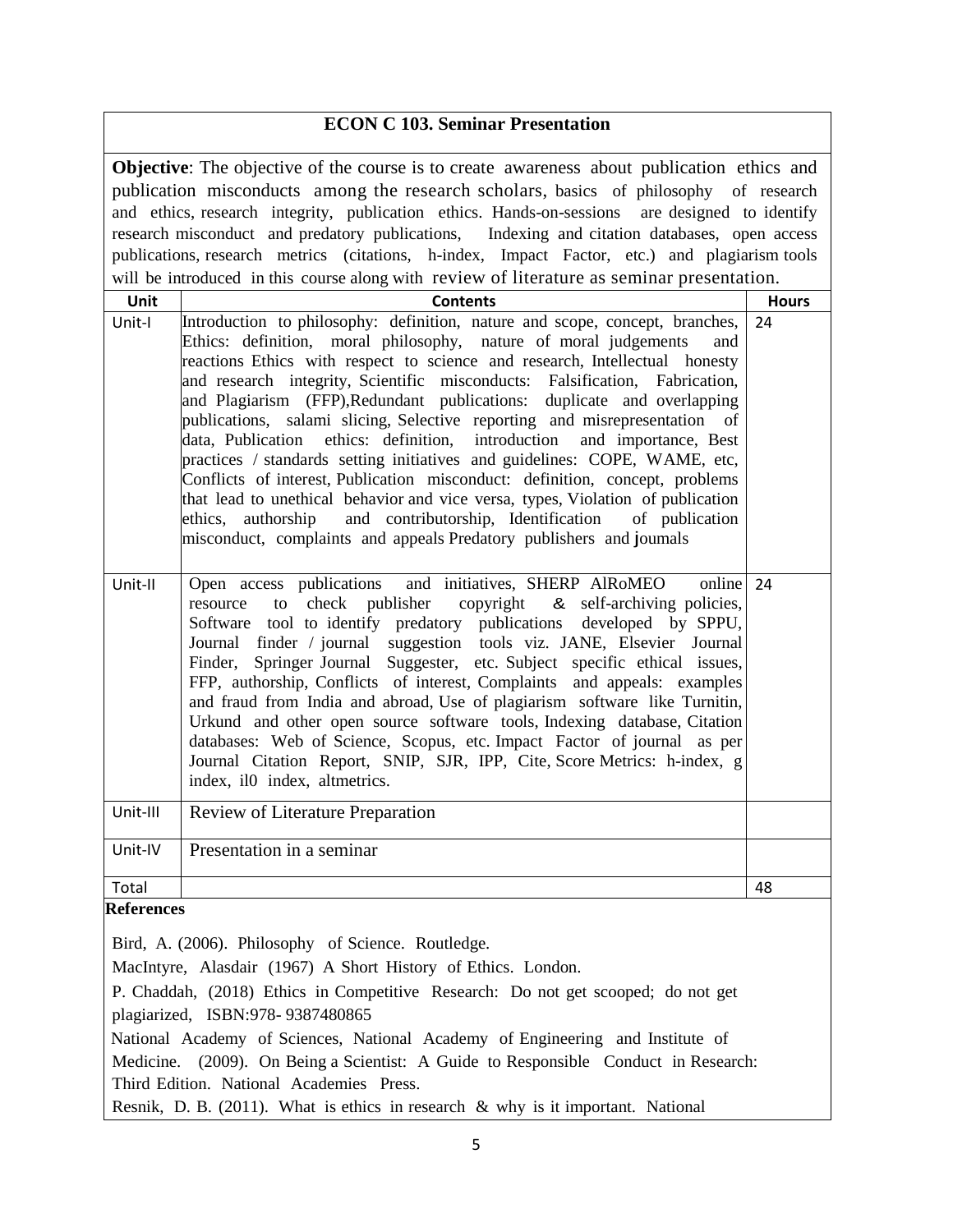Institute of Environmental Health Sciences, 1-10. Retrieved from [https:llwww.niehs.nih.gov/research/resourcesibioethics/whatis/index.cfm](http://www.niehs.nih.gov/research/resourcesibioethics/whatis/index.cfm) Beall.J, (2012). Predatory publishers are corrupting open access. Nature, 489(7415), 179-179. https:lldoi.orgil0.l038/489179a Indian National Science Academy (INSA), Ethics in Science Education, Research and Govemance(2019), ISBN:978-81-939482-1-7. <http://www.insaindia.res.inlpdf/Ethics>Book.pdf

## **Core Elective**

|                    | <b>ECON E 111 Economic Theory</b>                                                       |              |
|--------------------|-----------------------------------------------------------------------------------------|--------------|
| Objective:         |                                                                                         |              |
| <b>Unit</b>        | <b>Contents</b>                                                                         | <b>Hours</b> |
| Unit-I             | Trends in the analysis of consumer behaviors. The new market theories.                  | 12           |
|                    | The theory of Equilibrium. The revival of General Equilibrium theory.                   |              |
|                    | Trends in the development of macroeconomics.                                            |              |
| Unit-II            | The theory of economic under development. The theory of economic                        | 12           |
|                    | Growth. Fast and modern Economic growth. Global economic                                |              |
|                    | Development. Limits to growth. Costs of Economic growth.                                |              |
| Unit-III           | Conceptual problems about inequality. Sources and causes of inequality.                 | 12           |
|                    | Measurement of inequality Promotion of equality. Towards an                             |              |
|                    | egalitarian order.                                                                      |              |
| Unit-IV            | Meaning and significance of distribution. Theories of aggregate income                  | 12           |
|                    | distribution. The classical theories, The Marxian theory, The Kenuession                |              |
|                    | theory, Kaldor's theory, Weintraub's theory.                                            |              |
| Total              |                                                                                         | 48           |
| <b>References:</b> |                                                                                         |              |
|                    | 1. Macro Economic theory G. Ackley (Collier Macmillan)                                  |              |
|                    | 2. Macro Economic Themes M.J.C. Surrey (Edited) Oxford University press                 |              |
|                    | 3. Consumer Theory H.V. John Green Penguin Books                                        |              |
|                    | 4. Economic theory and operation Analysis W. J. Baumol (Prentice Hall 1975)             |              |
|                    | 5. A revision of Demand theory J.R Hicks (London 1956)                                  |              |
|                    | 6. Consumer Demand: A new Approach                                                      |              |
|                    | 7. Kelvin Lancaster New York, 1971                                                      |              |
|                    | 8. The theory of Price G.I. Ctigier New York, 1968                                      |              |
|                    | 9. The theory of Imperfect Competition: A radical Reconstruction Donald Dewey, new York |              |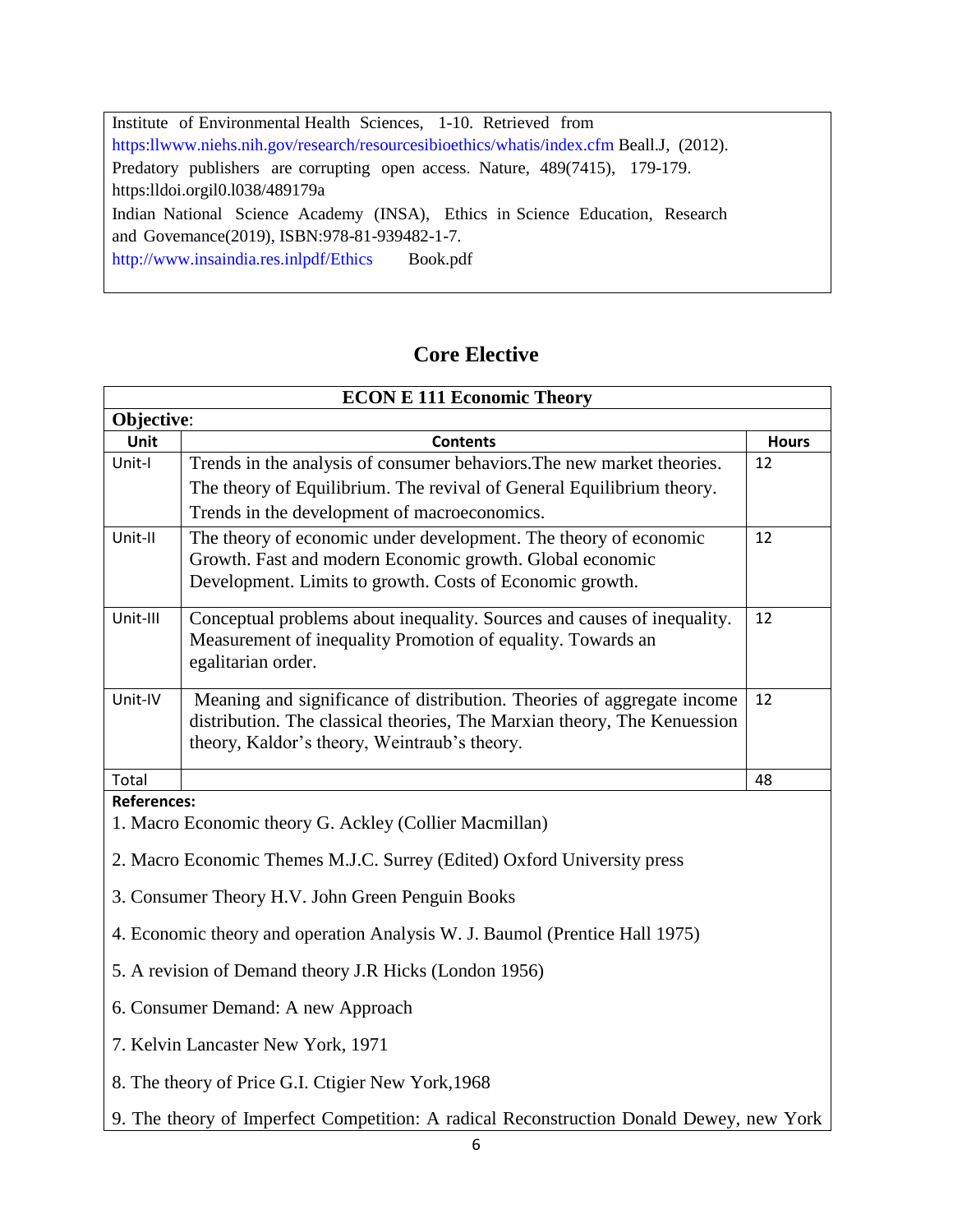1969.

10. Towards more General Theory of value E.H. Chamberlin, New York. 1957

11. Mathematical Economics Kevin Lancaster, New York, 1968

12. The price system and Resource Allocation R.H. Leftwich Hinsdale.

13. Economic theory and under developed countries H. Myint (Oxford University Press) 1971

14. Economic Growth and structure Simon Kuznets (Oxford and IBH publishing Co. 1969)

15. The Limits to Growth Potomac Association Book.

16. The Economic Growth Controversy Ed. By Andrew weintraud, Eli Schwartz, J. Richard Aronson (Macmillan, 1974)

17. Dissent on development P.T. Bauer (Vikas Publishing house, 1973)

18. The coast of Economic Growth E. J. Mishan

19. Growth theory R.M. Solow (Clarendon Press, Oxford) 1962.

## **ECON E 112 Economics of Environment**

**Objective**: Analyse theoretical and empirical research in environmental and natural resource economics. Prepare an analytical policy report that develops knowledge and practical implementation of relevant economic theory in understanding and addressing an environmental or natural resource issue.

| Unit               | <b>Contents</b>                                                                               | <b>Hours</b> |
|--------------------|-----------------------------------------------------------------------------------------------|--------------|
| Unit-I             | Theories and method and practices: Ecology and Economics.                                     | 12           |
|                    | Environment and economics system.                                                             |              |
| Unit-II            | Economics of natural resource: scarcity, substitutability, measurement of                     | 12           |
|                    | scarce resource. Economic growth and environment, Limits to growth,                           |              |
|                    | Zero economic growth.                                                                         |              |
| Unit-III           | Near-term and long term environmental problems Linear models of<br>economics and environment. | 12           |
| Unit-IV            | Spatial Environmental Model for an optimal allocation of investment.                          | 12           |
|                    | Pollution externalities and control, Environmental Policy.                                    |              |
| Total              |                                                                                               | 48           |
| <b>References:</b> |                                                                                               |              |
|                    | 1. Environmental economics Vol. I                                                             |              |
|                    | 2. Edited by P. Nilkamp. Martin Nijhoff (Social Science Division Leiden, 1976)                |              |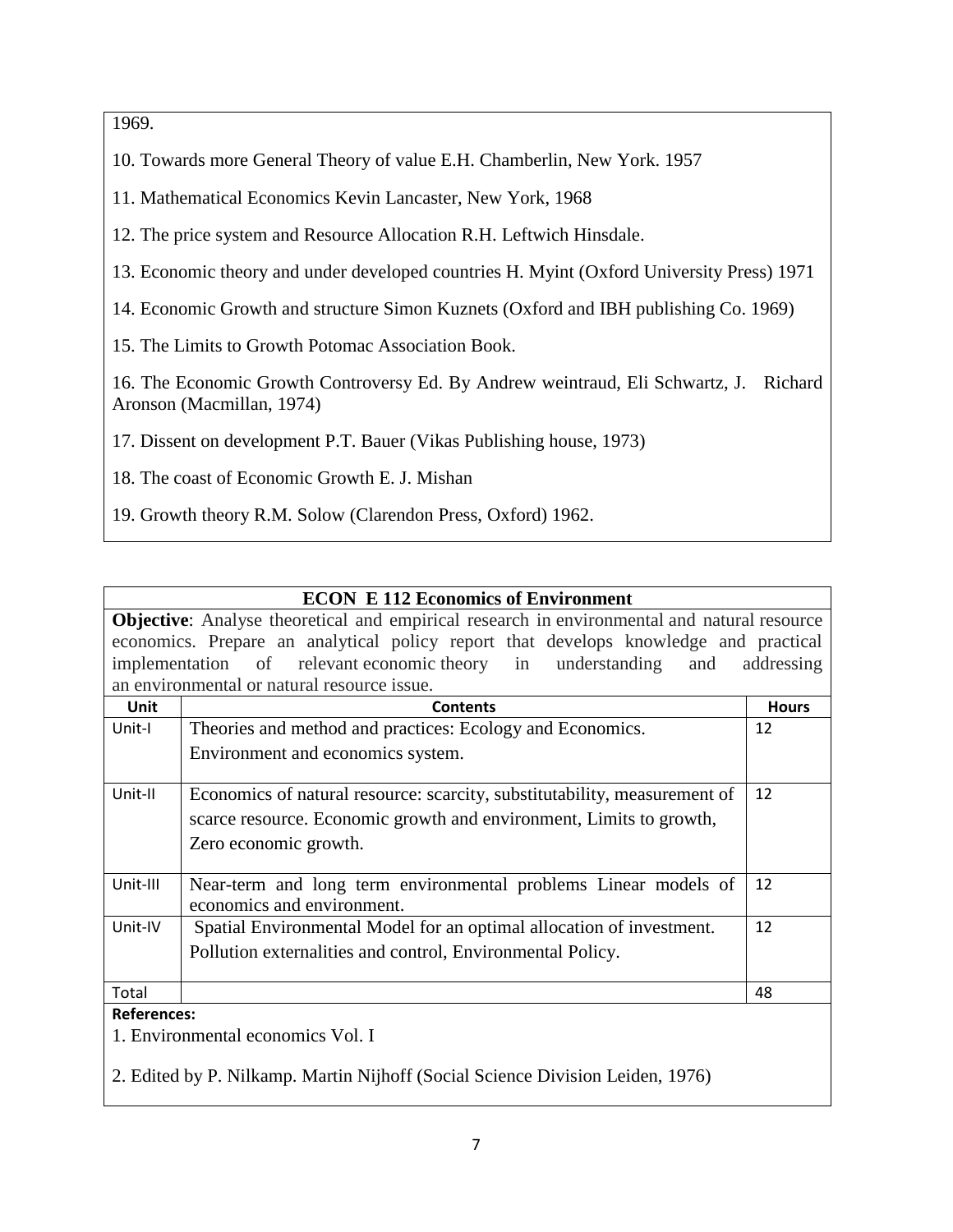3. Environmental economics Vol. II

4. Edited by P. Nilkamp. Martin Nijhoff (Social Science Division Leiden, 1976)

5. Economic Growth and environment Decay: The solution Becomes problems: Paul W. Barkley, David W. Sackler (Harcourt Brace Javanevich, Inc. New York, 1979)

6. Environmental Economics: Thomas D. Crocker, A.J. Rogers (The Dryden Press, Inc. Hinpdale, Illincoic, 1971)

7. The next 200 years: Harman Khan, William Brown and Leon Martel.(Vikas publishing house 1977)

8. Economics and Crisis of ecology N. Singh (Oxford university Press, 1976)

9. Scarcity and Growth Reconsidered, Edited by V. Kerry smith (The Johns Hopkins university press, Baltimore and London, 1979)

- 10. The Costs of economic growth E. J. Mishan ( Penguin Books)
- 11. The Economic Growth debate, E.J. Mishan ( George allen and Unwin, Ltd. 1977)

|          | <b>ECON E 113 Economics of Women and Work</b>                                               |              |  |
|----------|---------------------------------------------------------------------------------------------|--------------|--|
|          | Objective: Students will demonstrate knowledge of social, economic, political, intellectual |              |  |
|          | and cultural contributions of women past and present. Knowledge about the social, economic, |              |  |
|          | political, intellectual or cultural contributions of one or more women.                     |              |  |
| Unit     | <b>Contents</b>                                                                             | <b>Hours</b> |  |
| Unit-I   | Economic Backwardness of women: Marxian and Non-Marxian                                     | 12           |  |
|          | interpretation. The family as an Economic unit. Division of labour                          |              |  |
|          | between men and women. Specialisation and comparative advantage.                            |              |  |
|          | Role of women in the management of consumption in the household and                         |              |  |
|          | economy.                                                                                    |              |  |
| Unit-II  | Allocation of time between the household and the labour market by                           | 12           |  |
|          | women. Women's participation in the work force Global trend in DCs                          |              |  |
|          | and UDCs. Trend in India. General differences in occupation earning.                        |              |  |
|          | Discrimination against women. The man-women earning gap, causes and                         |              |  |
|          | remedy.                                                                                     |              |  |
| Unit-III | Economic of house work. Monetary value of a housewife. Housework                            | 12           |  |
|          | and National income.                                                                        |              |  |
| Unit-IV  | Women and economic development. Women's programmes in the five                              | 12           |  |
|          | year plans of India.                                                                        |              |  |
| Total    |                                                                                             | 48           |  |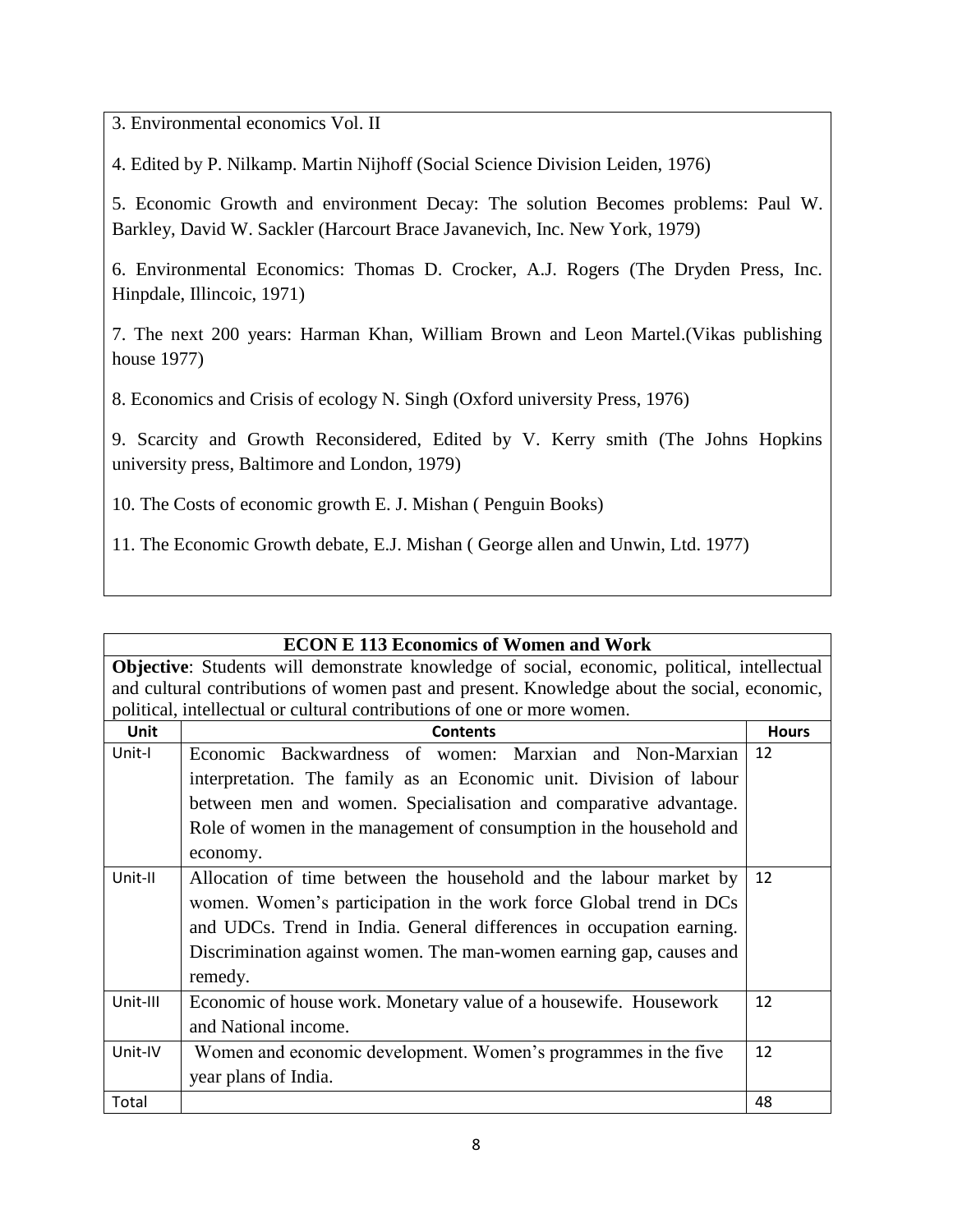### **References:**

1. Amsden, Alice H. (En) Economics of women and work (New York: St. Martin's Press, 1980)

2. Blau. Fransine D. and Maranine A. Ferber The Economics Of women Men and work ( N.J. Prentice hall 1986)

3. Backer, Gary S. The Economics of discrimination  $2<sup>nd</sup>$  ed, (Ney York; st. Martin's press, 1970)

4. Engels, F. the Origin of the Family, Private Property and the state ( Mosow Progress, 1977)

5. Gulbraith, John K, Economics and the Public Purpose (New Delhi Vikas 1974), Ch. IV

6. Lloyd, Cynthia B. and Both T. Niemi The Economics of Sex Differential ( New York: Columbia University, 1979)

7. Madden, Janie F. The Economic of sex discrimination ( Lexington M.A. Lexington books, 1973)

8. Schmid, Gunther and Renate Weitzed (Eds) Sex Discrimination and equal Opportunity: The Labour Market and employment Policy ( New York; St. Martin's Press, 1984)

### **ECON E 114 Advanced Quantitative Methods and Data Analysis**

**Objective**: To learn the use of quantitative methods in educational research, and seeks to develop an awareness of the assumptions and perspectives that underlie a quantitative approach to research, and in particular the utilization of regression techniques such as multiple regression and path analyses.

| Unit     | <b>Contents</b>                                                                | <b>Hours</b> |
|----------|--------------------------------------------------------------------------------|--------------|
| Unit-I   | <b>Quantitative Research</b>                                                   | 12           |
|          | Meaning of quantitative research, process of quantitative                      |              |
|          | research, quantitative data analysis, data processing, steps in data           |              |
|          | processing, analysis and interpretation.                                       |              |
| Unit-II  | <b>Estimation of parameters and fitting of probabilities Distribution</b>      | 12           |
|          | Parameter Estimation, The method of Moments, The method of                     |              |
|          | Maximum Likelihood, Large Sample theory for Maximum Likelihood                 |              |
|          | Estimates, Confidence Intervals from Maximum likelihood Estimates,             |              |
|          | The Bayesian approach to parameter Estimation.                                 |              |
| Unit-III | <b>Probability and Hypothesis Testing</b>                                      | 12           |
|          | Role of probability in statistics $-$ probability and uncertainty $-$          |              |
|          | conditional probability and its uses in economics – application of $Z'$ ,      |              |
|          | 't', 'F' and chi-square test in hypothesis testing $-$ test of single mean $-$ |              |
|          | test of two independent mean $-$ test of means of paired data $-$ Non          |              |
|          | parametric tests – sign test – Wilcoxon matched paired test – analysis of      |              |
|          | variance – one way and two way $ANOVA$ – chi-square test for                   |              |
|          | independence and goodness of fit.                                              |              |
| Unit-IV  | Correlation, Regression and Time Series Analysis                               | 12           |
|          | Application of correlation in economics – Karl spearman's correlation          |              |
|          | coefficient – Multiple correlation – hypothesis test for correlation           |              |
|          | coefficient – Rank correlation. Regression – simple and multiple               |              |
|          | regression $-$ OLS $-$ assumptions $-$ estimation and hypothesis testing $-$   |              |
|          | violations of assumptions - multicollinearity - heteroscadasticity -           |              |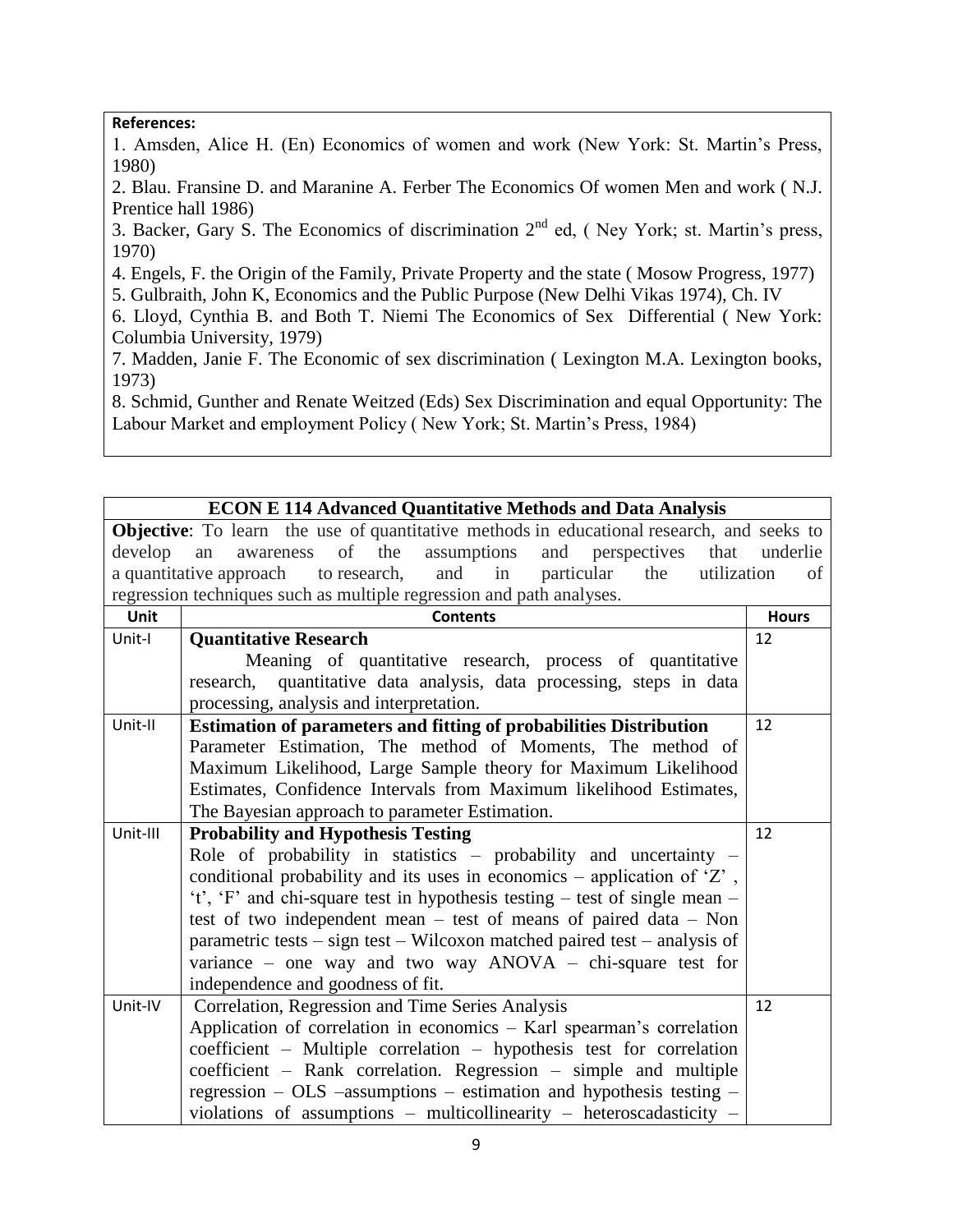|                                                                                          | autocorrelation (Concepts) – introductions to non-linear regression.                    |    |
|------------------------------------------------------------------------------------------|-----------------------------------------------------------------------------------------|----|
| Total                                                                                    |                                                                                         | 48 |
| <b>References:</b>                                                                       |                                                                                         |    |
|                                                                                          | 1. A.C. Chiang – Fundamentals methods of Mathematical Economics, Mc-Graw Hill, 1987.    |    |
|                                                                                          | 2. Anderson et.al (2006) Statistics for business and economics.                         |    |
|                                                                                          | 3. D. Gujarati – Basic Econometrics, Mc-Graw Hill, New York, 2005.                      |    |
| 4. D. Bose (2000), An introduction to mathematical economics, Himalaya publishing house. |                                                                                         |    |
| 5. John Rice (2013), Mathematical Statistics and Data Analysis. Cengage Learning, New    |                                                                                         |    |
| Delhi.                                                                                   |                                                                                         |    |
|                                                                                          | 6. Koutsoyiannis – Theory of Econometrics, Macmillan Press Ltd., London, 2003.          |    |
|                                                                                          | 7. R. Veerachamy (2006), Quantitative Methods for Economists, New age International (p) |    |
|                                                                                          | limited, New Delhi.                                                                     |    |

8. R.G.D. Allen – Mathematical Economics, ELBS and Macmillan, 1975.

9. Taylor Sonia (2001) Business statistics, Palgrave, New York.

10. Taro Yamane –Mathematics for Economists, Prentice Hall of India, 2002.

## **ECON E 115 Agricultural Economics**

**Objective**: To impart knowledge on issues related to lending to priority sector credit management and financial risk management. The course would bring in the various appraisal techniques in project - investment of agricultural projects. UNIT I Role and Importance of Agricultural Finance.

| Unit     | <b>Contents</b>                                                            | <b>Hours</b> |
|----------|----------------------------------------------------------------------------|--------------|
| Unit-I   | <b>Agricultural Production Functions and Farm Management:</b> Use of       | 12           |
|          | function concepts. Forms of Production function single<br>production       |              |
|          | variable, quadratic form. Cobb – Douglas. CES and Spellman functions       |              |
|          | and their theoretical relevance in Agriculture. Least cost combination of  |              |
|          | inputs and identifying the Highest Profit Point Multiple Regression        |              |
|          | Analysis in Agricultural Production Functions.                             |              |
| Unit-II  | <b>Technological change and Agriculture Development:</b> Theoretical       | 12           |
|          | Analysis of technological change – problems of technological change        |              |
|          | and its relation to cropping pattern with a special reference to India.    |              |
|          | Farm - Management                                                          |              |
| Unit-III | Problems of Indian Agriculture: Problems related to land utilization.      | 12           |
|          | Capital formation Problems related to the availability of agricultural     |              |
|          | credit. Rural poverty in India. Problems of small and marginal farmers,    |              |
|          | Agricultural labour problems of un-employment and under-employment         |              |
|          | in Indian agriculture.                                                     |              |
| Unit-IV  | <b>Agricultural Policy and Development Programme in India: Review</b>      | 12           |
|          | of growth rates in Indian agriculture since Independence. Inter State      |              |
|          | disparities in agricultural-development.MSP (Minimum Supporting            |              |
|          | Price), Need for Second Green Revolution, Constraint to the development    |              |
|          | of agriculture in India, goals of the state policies, and Security and use |              |
|          | of Nano-Technology in Indian Agriculture.                                  |              |
| Total    |                                                                            | 48           |
|          |                                                                            |              |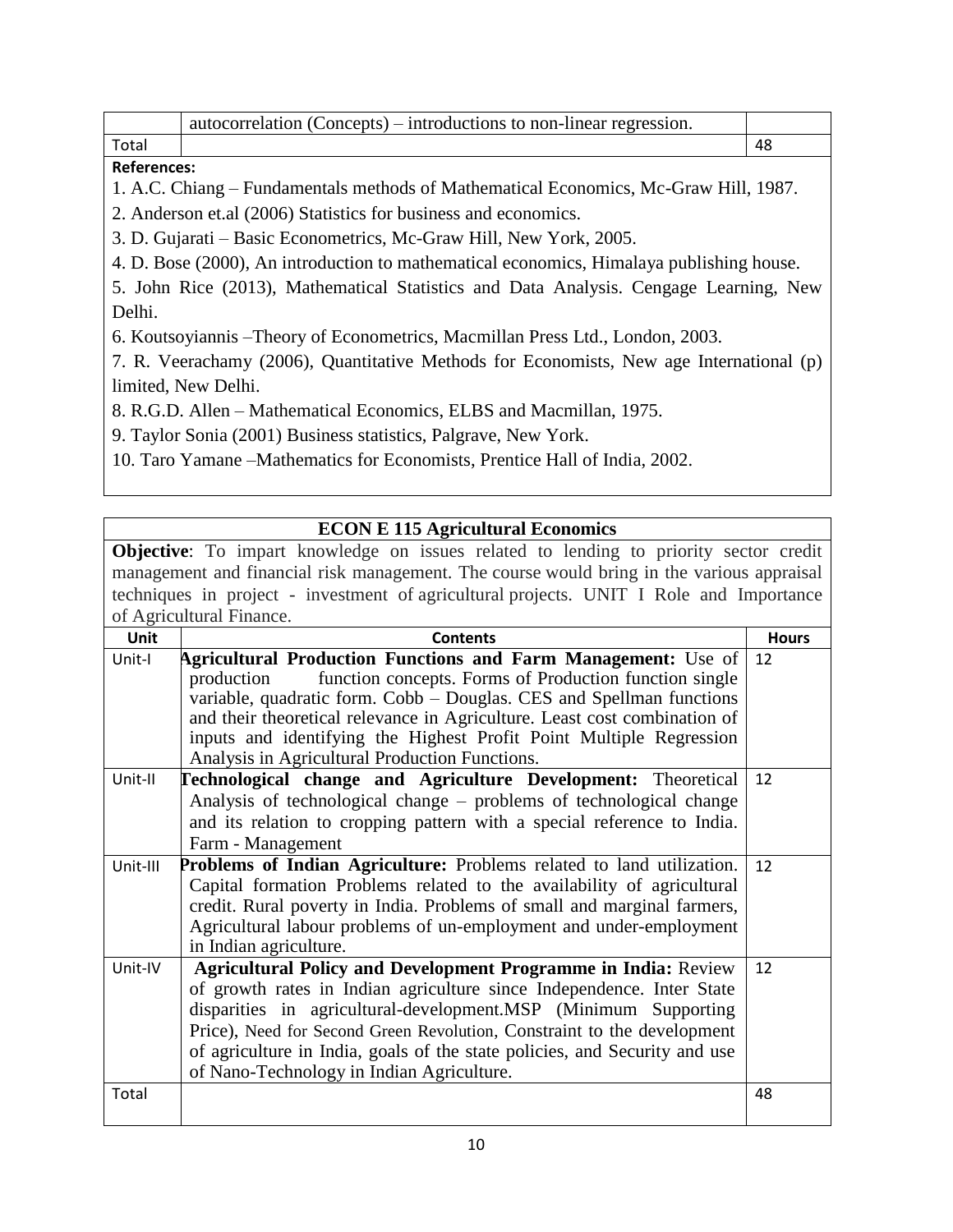**References:** 1. Shenoi, P.V., Agricultural Development in India: A Strategy in Management. (Vikas Publishing House (P) Ltd)

2. Singh, Amarjit, Sadhu, AN, Fundamental of Agricultural Economics, (Himalaya Publishing House, (P) Ltd.)

3. Dwivedi,R.C. : New Strategy of Agricultural Development in India. (Loyal Books Depot, Meerut.)

4. Heady,O.E., Economics of Agricultural Production and Resource Use.(Prentice Hall India, New Delhi.)

5. Heady,O.E, Farm Management., (Prentice Hall India, New Delhi.)

6. N.C.A.E.R: A Strategy for Agricultural Planning.( N.C.A.E.R)

7. P.C. Bansir,:Agricultural Planning or 700 Million.(Lalwani Publ. House.)

8.Hanumantha Rao, C.H.,: Technological Change and Distribution of Gains in Indian Agriculture. (Institute of Economics Growth)

9. Jhon,P.B.: Dynamics of Indian Agriculture since Independence

10. Hatway, Dale E.: Government and Agriculture.

11. Agricultural Annual Report: Indian Council of Agricultural Research (ICAR).

| <b>ECON E 116 Advanced Mathematical Economics</b> |  |
|---------------------------------------------------|--|
|                                                   |  |

**Objective**: This course concentrates on the mathematical methods that are required to understand current economics and to investigate economic models. Topics may include advanced matrix algebra, optimisation with and without constraints, programming and dynamic optimisation.

| <b>Unit</b>        | <b>Contents</b>                                                            | <b>Hours</b> |
|--------------------|----------------------------------------------------------------------------|--------------|
| Unit-I             | <b>Further topics on Linear Programming and Economic Applications:</b>     | 12           |
|                    | Linear Programming application to the firm; production possibility         |              |
|                    | schedule, theorem on substitution, Dynamic aspects of Linear model; The    |              |
|                    | <b>Ramsy Model</b>                                                         |              |
|                    | Generalised Leontiff systems; The Transformation locus, The structure of   |              |
|                    | Capital stock, Fixed coefficients of production, Cost imputation, Balanced |              |
|                    | growth in the Leontiff system. The Von. Neumann Model; Inter-relations     |              |
|                    | between Linear programming and Game Theory                                 |              |
| Unit-II            | <b>Non-linear programming (NLP)</b>                                        | 12           |
|                    | The problems of NLP, The Kuhn–Tucker optimality conditions, Sufficiency    |              |
|                    | of the Kuhn-Tucker conditions, NLP and conventional theory of production.  |              |
| Unit-III           | <b>Economic Regulation; Closed-Loop Control system</b>                     | 12           |
|                    | A schematic Representation, Some Economic Models in Schematic Form,        |              |
|                    | Response to sinusoidal output in a Linear Model, The Feed-back transfer    |              |
|                    | function, Free variation in a linear closed-loop system, Economic          |              |
|                    | stabilization policy.                                                      |              |
| Unit-IV            | <b>Operation Research Problems</b>                                         | 12           |
|                    | Integer programming, Assignment Problems, Goal programming;                |              |
|                    | Inventory<br>Production Management: ABC<br>Analysis,<br>Project            |              |
|                    | Management; Information Theory.                                            |              |
| Total              |                                                                            | 48           |
| <b>References:</b> |                                                                            |              |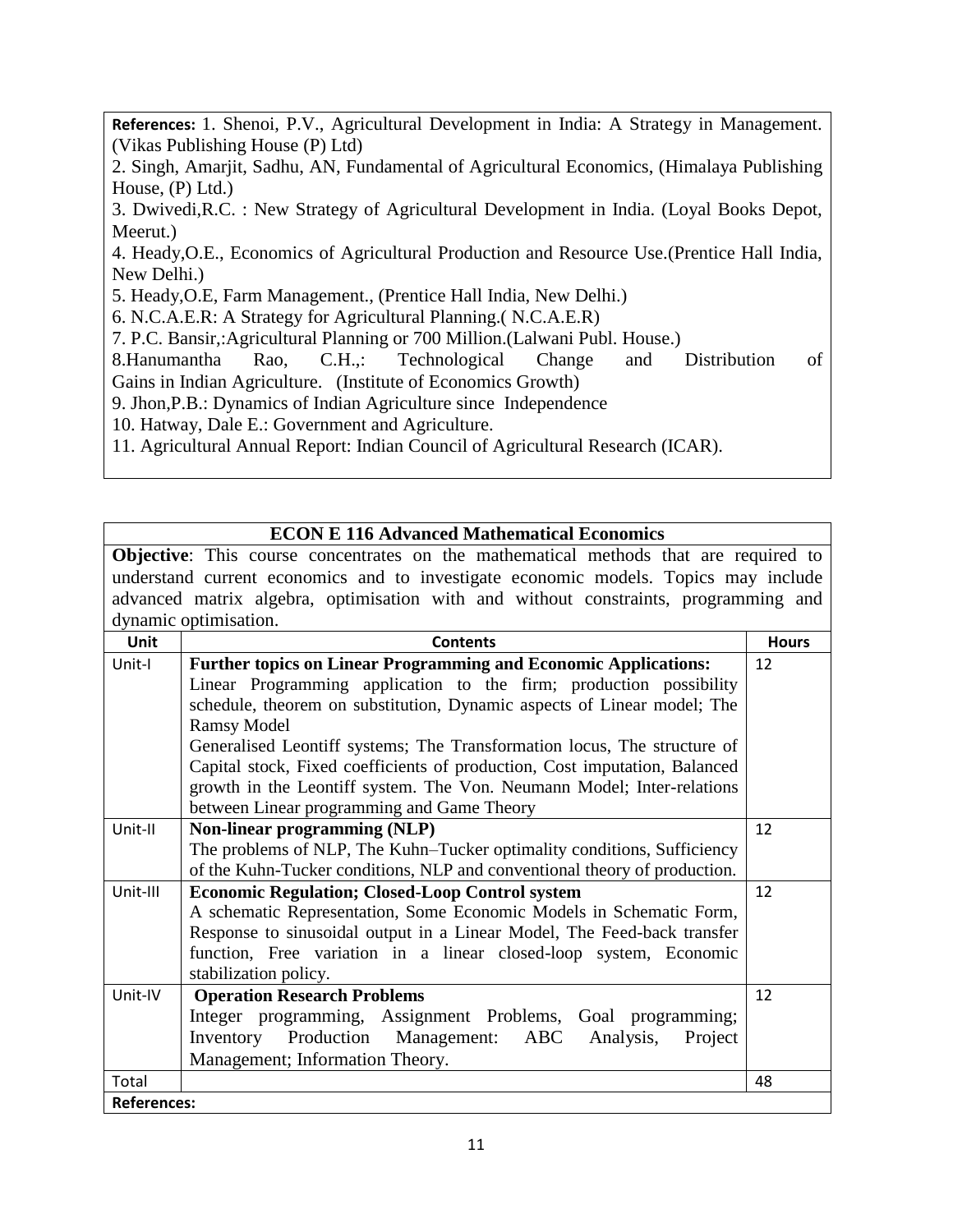1. Allen, R. G.D. – Mathematical Economics, ELBS and Macmillan, 1973.

2. Drafman, R. Samuelson, P. Solow R. – Linear Programming and Economic Analysis, McGraw Hill Kogakusha Ltd, 1958.

3. Sharma, S.D. – Operations Research, Kailash Nath and Ram Nath and Co. 2004.

4. Baumol, W.J. – Economic Theory and Operation Analysis, Prentice Hall of India, Pvt. Ltd., 1987.

### **ECON E 117 Advanced Development Economics Objective**: To provide students with the essential tools and concepts of development economics, to prepare them to understand what makes underdevelopment persist and what helps development succeed. Unit **All Example 2** Contents **Contents Hours** Unit-I **Development and Growth Theories:** Harris- Todaro Model, Fei and Ranis Theory, Theory of Critical Minimum Effort, Big Push Approach.¸Production Function Model, Technical Progress and Growth, Kaldor Model, Romer Model of Endogenous Growth. 12 Unit-II **Development of Social Sector:** Concepts and Measurement of PQLI, HDI, and HPI, Poverty and its Measurement, Concepts and Indicators of Health and Education. 12 Unit-III **Agriculture, Industry and Rural Development:** The Structure of Agrarian Systems and the Developing World, The Economics of Agricultural Development, A Strategy of Agricultural and Rural Development., The Pattern of Industrialisation, MSME: Structure, growth, trend and productivity, Role of Industrialisation in Economic Development. 12 Unit-IV **Migration and Employment:** Migration and Development, A Verbal Description of the Todaro Model and Policy Implication, A Comprehensive Migration and Employment strategy, The Theory of Employment Determination and Developing Countries: The Classical Theory and The Keynesian Theory, Ingredients of an Employment Policy: Industrial Development and employment, Agriculture Development and employment, Employment Creation through Public Works, Employment in the Service Sector. 12 Total 48